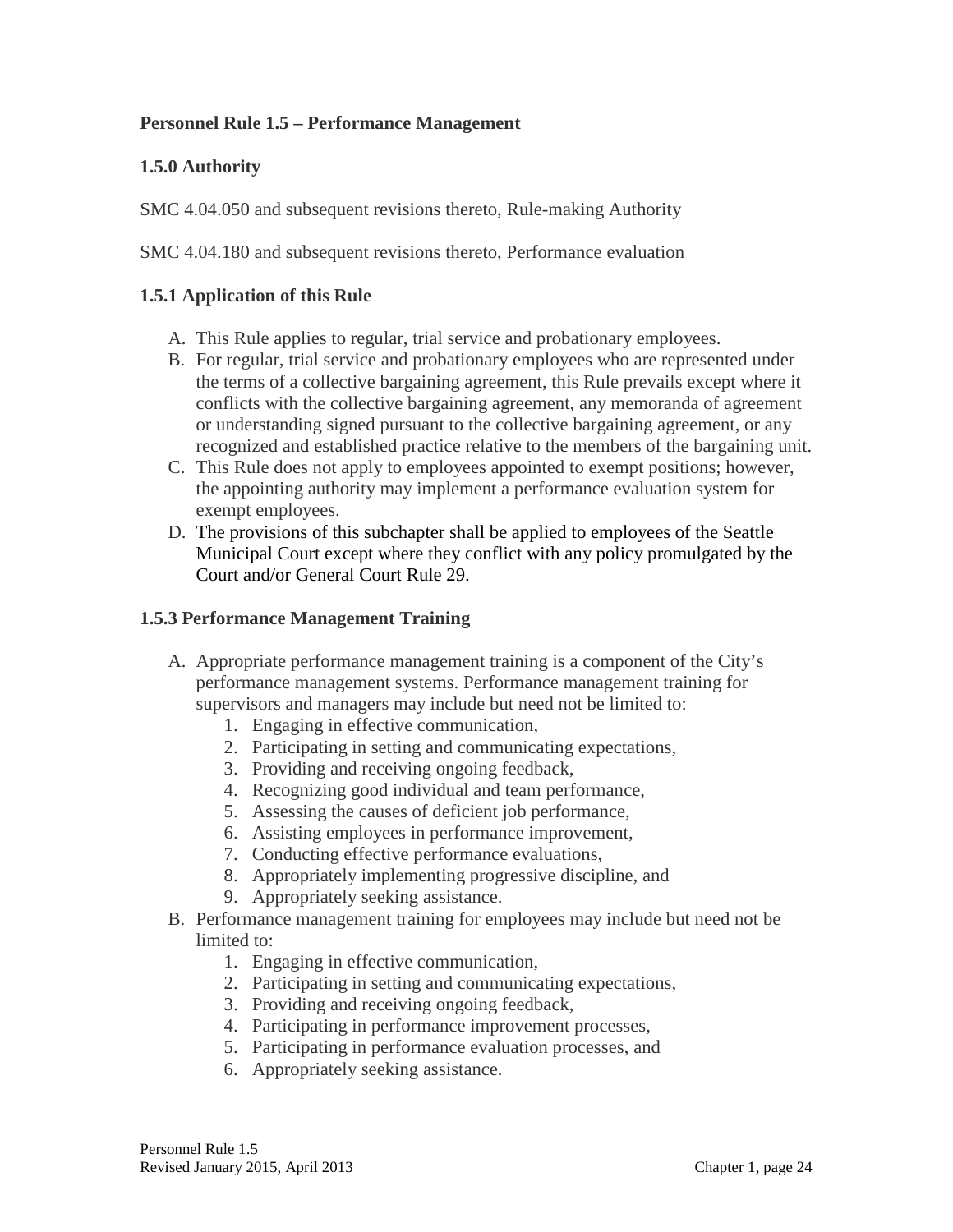## **1.5.3 Job Expectations**

- A. The setting and communication of job expectations is a goal of the performance evaluation system. All supervisors and employees should identify employees' job expectations:
	- 1. On at least an annual basis to set expectations for the coming year,
	- 2. When the employee begins a new job,
	- 3. When there are changes in job expectations, and
	- 4. When an employee needs or requests clarification about his or her job expectations.
- B. Job expectations should be reasonable and fair and should align with the employee's class specification as well as the overall organizational priorities, goals and strategies for the employing unit and the City.
- C. Each supervisor and employee may identify any training and other resources necessary for the employee to meet his or her job expectations.
- D. Any documentation of job expectations by the supervisor shall be maintained in the supervisor file, with a copy to the employee.

## **1.5.4 Performance Evaluation**

- A. Every employing unit is expected to develop and maintain a performance evaluation system which may include but need not be limited to:
	- 1. Annual job-related performance evaluations,
	- 2. Provision for employee comment on formal performance evaluations,
	- 3. Review of formal performance evaluations by the rater's supervisor, and
	- 4. The employee's right to have his or her formal performance evaluation reviewed by the supervisor's chain of command up to and including the appointing authority.
- B. The results of performance evaluations shall be used to:
	- 1. Improve communications with employees,
	- 2. Help identify and recognize outstanding employee performance,
	- 3. Help identify and correct inadequate employee performance, and
	- 4. Help demonstrate just cause for personnel actions.
- C. The Seattle Human Resources Director may conduct regular audits of performance evaluation records to monitor employing units' implementation and maintenance of a performance evaluation system.

#### **1.5.5 Communicating Performance Deficiencies**

- A. Supervisors should address deficiencies in an employee's job performance immediately, rather than waiting for the formal performance evaluation, by conducting a counseling session with the employee to:
	- 1. Review job expectations for the employee's position,
	- 2. Communicate to the employee the job performance deficiencies, and
	- 3. Begin to assess the cause of the job performance deficiencies.